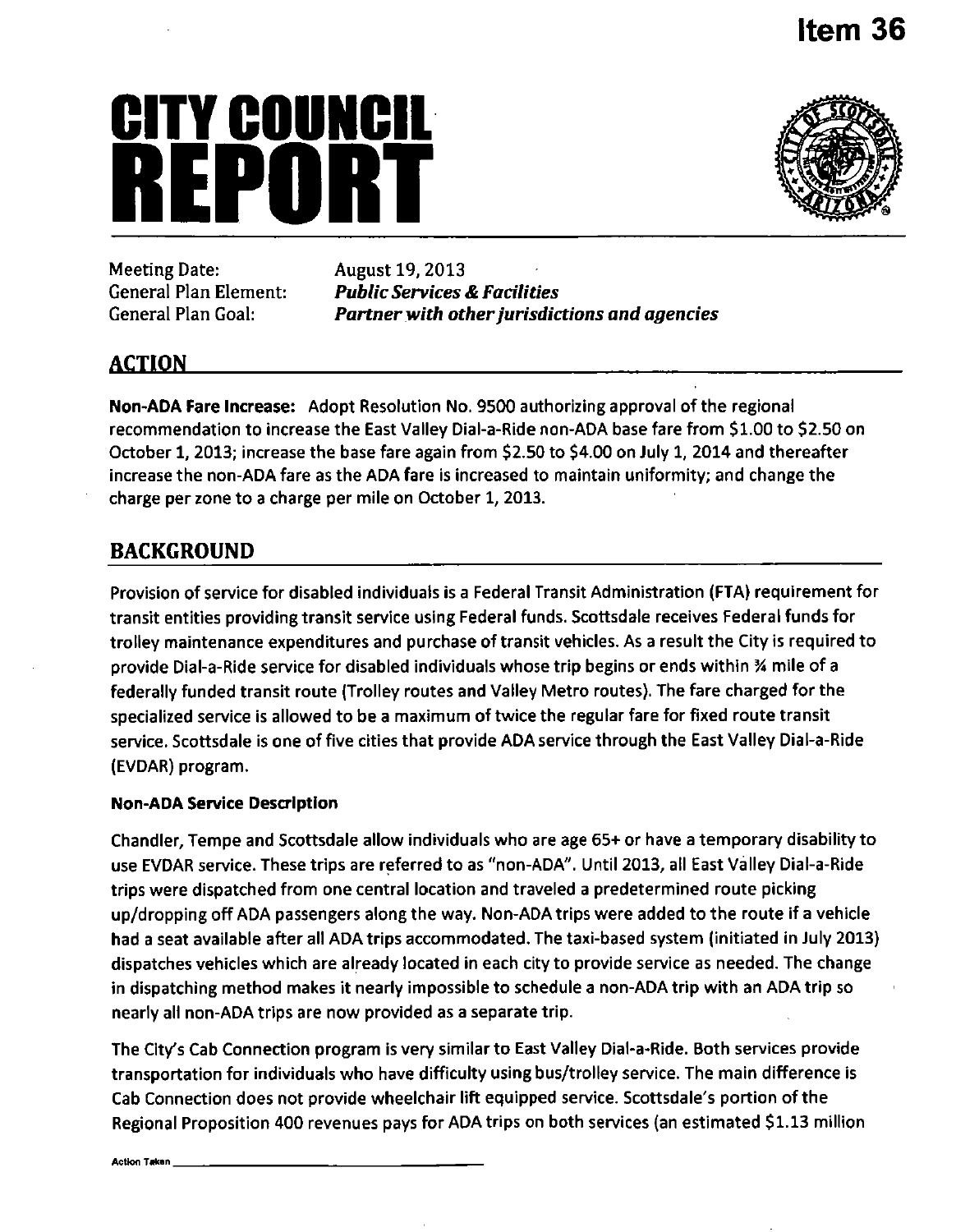in fiscal year 2014). Non-ADA trips, however, do not qualify for Proposition 400 reimbursement and for both services are instead paid for from the City's Transportation privilege tax (0.2 cent sales tax).

The primary difference between the programs is the fare structure. Cab Connection vouchers provide up to \$10.00 per trip, and the user pays any amount above \$10.00. The average trip length for Cab Connection is 2.4 miles and costs the user nothing, except a tip if they chose to compensate the driver. The fare structure for East Valley Dial-a-Ride non-ADA service is based on 25 zones. Currently, the non-ADA user pays a \$1.00 base fare for the zone they are picked up in, and an additional 50 cents for every other zone they travel though. The average fare for Scottsdale users is \$2.50 and the average trip length is 7.1 miles.

For longer trips East Valley Dial-a-Ride costs the user less, particularly when the trip is booked non-ADA; however, if the trip costs the city more, it is due to the lost fare recovery. For example, a trip from Scottsdale to the Chandler Regional Medical Center would cost: the East Valley Dial-a-Ride system would cost the ADA user \$4.00 while the non-ADA user would only pay \$3.50. A Cab Connection trip would cost the user an estimated \$53.40. Non ADA trips beyond six zones (Scottsdale to Mesa) would cost the non-ADA user \$4.00 or more. A five-year summary of costs and trip data for both programs is shown in the table below.

| <b>NON-ADA PROGRAM</b><br><b>DATA</b> | 2011      | 2012      | 2013      | 2014<br><b>Estimate</b><br>W/Out<br>Fare<br><b>Increase</b> | 2014<br><b>Estimate</b><br>With<br>Fare<br>Increase |
|---------------------------------------|-----------|-----------|-----------|-------------------------------------------------------------|-----------------------------------------------------|
| <b>One-Way Trips Provided</b>         |           |           |           |                                                             |                                                     |
| <b>EVDAR</b>                          | 16,514    | 11,334    | 26,108    | 28,719                                                      | 25,108                                              |
| <b>Cab Connection</b>                 | 29,840    | 29,852    | 32,175    | 33.175                                                      | 34,175                                              |
| <b>Total Service Cost</b>             |           |           |           |                                                             |                                                     |
| <b>EVDAR</b>                          | \$394,174 | \$403,369 | \$250,000 | \$288,750                                                   | \$252,446                                           |
| <b>Cab Connection</b>                 | \$229,685 | \$223,978 | \$253,950 | \$263,741                                                   | \$271,691                                           |
| <b>Average Cost per Trip</b>          |           |           |           |                                                             |                                                     |
| <b>EVDAR</b>                          | \$40.12   | \$38.18   | \$42.72   | \$29.62                                                     | \$26.77                                             |
| <b>Cab Connection</b>                 | 57.69     | \$7.50    | \$7.89    | \$7.95                                                      | \$7.95                                              |

**Table: FIve-Year (2011-14) Comparison of Trip and Cost Data, Cab Connection and East Valley Diala-Rlde non-ADA Programs** 

#### **ANALYSIS & ASSESSMENT**

#### **Recent Staff Action**

Staff works with other East Valley jurisdictions involved in the East Valley Dial-a-Ride program on service levels and issues resolution to provide seamless efficient services through this program.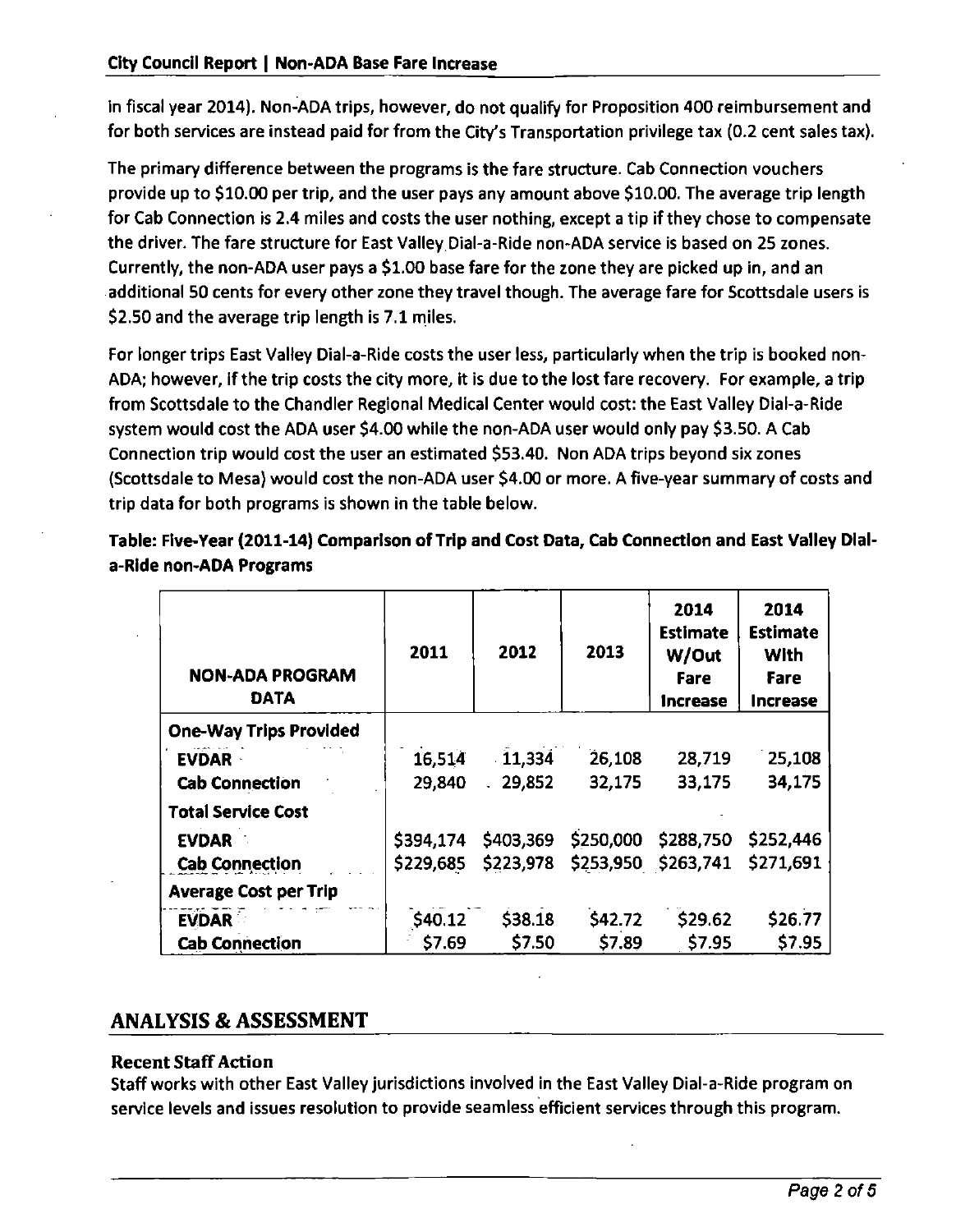#### **Policy Implications**

Use of taxi vehicles has made the service much more comfortable and convenient to the user which is evidenced by survey results and by calls to the transit office. An unforeseen consequence of providing improved service was the increased communication amongst users regarding the fare difference. In 2013 more users began booking trips as non-ADA to take advantage of the lower fare.

While Table 1 indicates the costs overall for fiscal year 2014 wili actually decrease, the reduction is a result of Scottsdale's request that non-ADA trips taken by ADA certified individuals be treated as reimbursable Proposition 400 trips. This change reduced Scottsdale's fiscal year 2014 contract cost by \$247,000; however the City still lost an additional \$75,000 in fare revenues (\$3.00 per trip non-ADA).

The Cities of Mesa and Gilbert have already eliminated East Valley Dial-a-Ride non-ADA service, and Chandler caps their annual EVDAR non-ADA trip budget at \$250,000 per year. As Scottsdale's population continues to age, the cost of providing both services will increase. The number of Cab Connection program users has doubled since 2008. Aligning the ADA and non-ADA fares will help keep costs down for two reasons: 1) some non-ADA users will choose to not take unnecessary trips due to the higher fare, and 2) some users will switch to use the Cab Connection program for short trips which is a less expensive service to provide. If the fare policy change is not implemented and non-ADA use continues at the existing rate, East Valley Dial-a-Ride Service cost will continue to increase as shown in the table above.

Since the change to taxi vehicles which use meters to document the cost of trips, the use of zones is cumbersome to the taxi drivers as there is no way to reference zone boundaries by the meter software. Zones are used to add a reasonable additional cost for the non-ADA rider to distinguish non-ADA trips as a premium service, available to those users who felt they truly could not use fixed route transit service. A recommended change is to convert the zones to meter miles as a means to accurately reflect trip distance using cab meters.

#### **Significant Issues to Be Addressed**

The fare policy for East Valley Dial-a-Ride presents an inequity for the ADA user for whom the service is intended. The average Scottsdale user is currently paying a lower fare (\$2.50) than the ADA user (\$4.00). Many ADA certified users are scheduling non-ADA trips to qualify for the lower fare.

#### **Community Involvement**

The Transportation Commission, an advisory body to the City Council, reviews staff proposed service changes in open public meetings and hearings that are televised. The Commission reviewed the recommendation at their May meeting and took action to recommend approval of the staff recommendation. Public outreach meetings were held in all five communities in April 2013 to review a similar three-year transition option. While citizen turnout was low in Scottsdale, a few individuals provided feedback indicating the proposed increases would make the service unaffordable to them. Once each City Council approves the two-year transition, Valley Metro will take the two-year proposal out for public review and comment.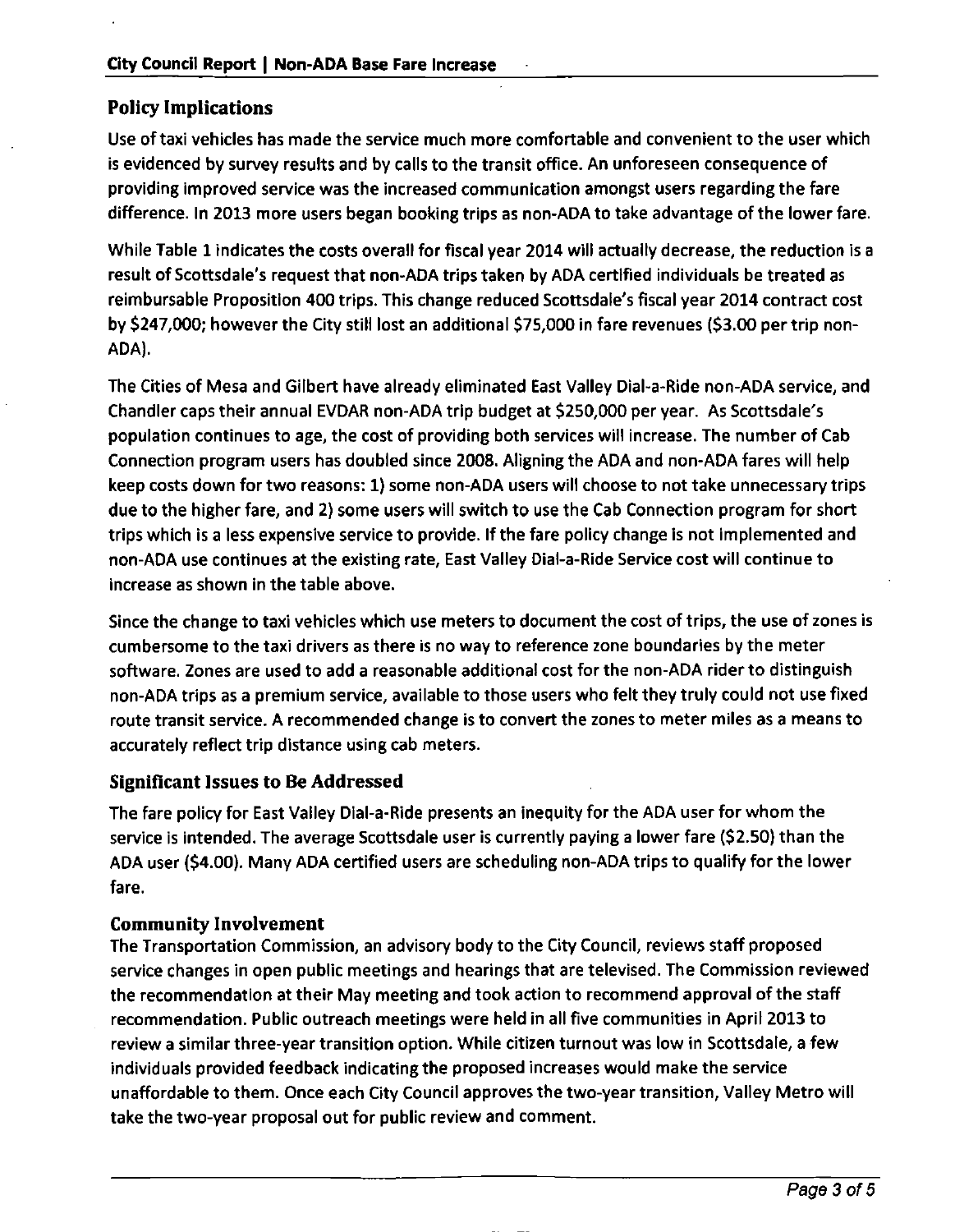#### **RESOURCE IMPACTS**

#### Available funding

No additional funding is requested. Funding for fixed route transit services comes from the Transportation Privilege Tax, Proposition 400 sales tax. Federal grants, and passenger fares. The transit service and grants included in this agreement are shown in the City's adopted fiscal year 2014 Transportation Fund budget under the Transit Contract line items.

#### **Staffing, Workload Impact**

**No additional workload will result from this recommendation.** 

#### **Future Budget Implications**

Changing the East Valley Dial-a-Ride fare policy will result in a budget reduction beginning fiscal year 2015. If the fare policy is not changed, in the near future the City of Scottsdale wilt see an annual increase in budget for service.

#### Cost Recovery Options

The recommended fare policy change will increase fare revenues collected from passengers, and reduce expenditures. As the non-ADA fare is increased to be equal to the ADA fare the zone fare will in some instances increase the non-ADA fare above the ADA fare. As a result, some non-ADA passengers wili seek ADA certification and their future trips will be reimbursed from the Proposition 400 regional sales tax revenues instead of from the City's budget.

#### **OPTIONS & STAFF RECOMMENDATION**

#### Recommended Approach

Approve the regional recommendation to: increase the base fare for East Valley Dial-a-Ride non-ADA base fare from \$1.00 to \$2.50 on October 1, 2013; increase the base fare again from \$2.50 to \$4.00 on July 1, 2014 and thereafter increase the non-ADA fare as the ADA fare is increased to maintain uniformity; change the charge per zone to a charge per mile on October 1, 2013.

#### Description of Option B

Disapprove the regional recommendation.

#### Description of Option C

**Eliminate non-ADA trips from East Valley Dial-a-Ride program.** 

**Proposed Next Steps**<br>Upon approval of the regional recommendation, Valley Metro will implement the fare changes on October 1, 2013.

#### **RESPONSIBLE DEPARTMENT(S)**

Planning, Neighborhoods, and Transportation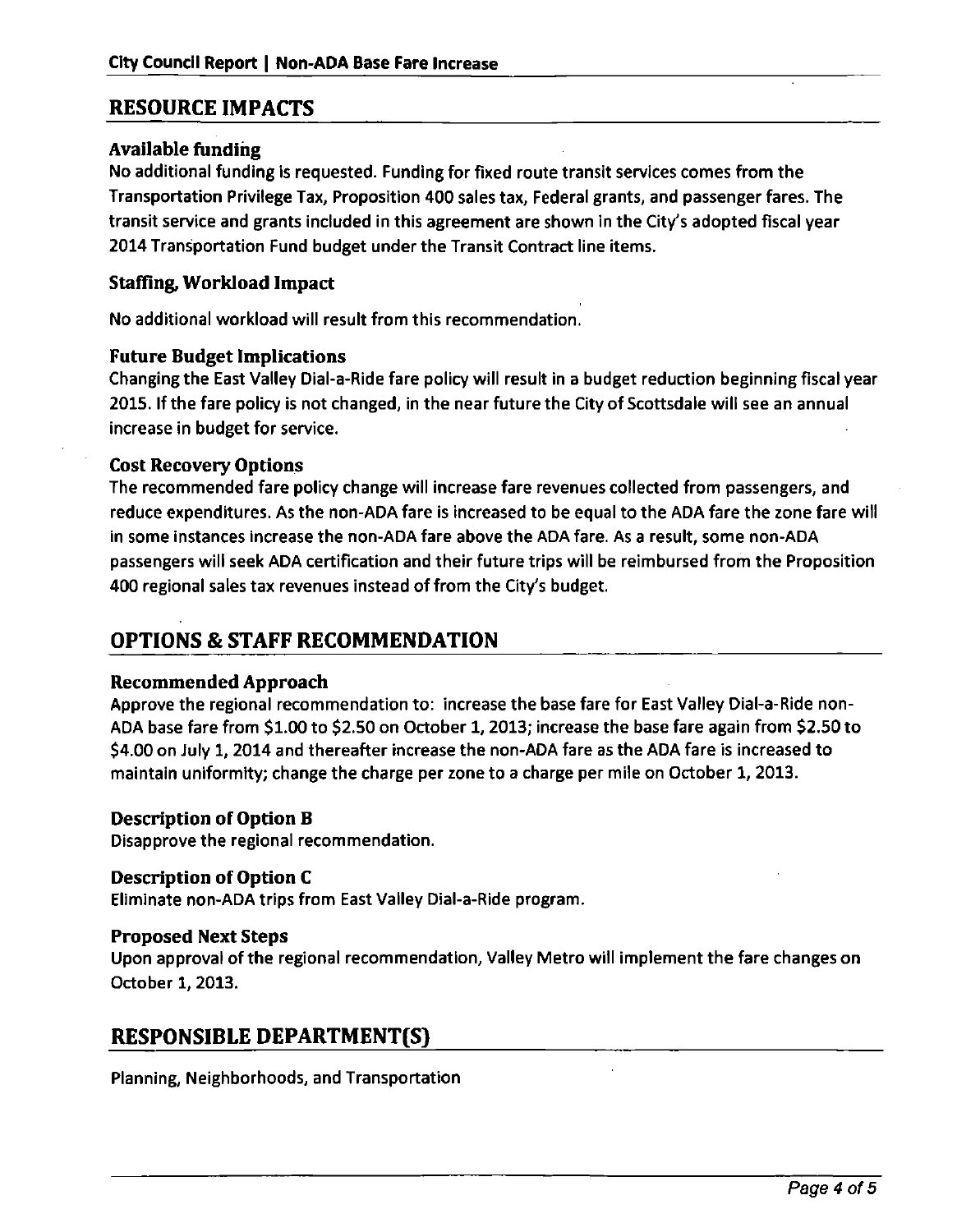#### **STAFF CONTACTS (S)**

Madeline Clemann, Transit Supervisor, 480-312-2732, mclemann@scottsdaleaz.gov

#### **APPROVED BY**

Paul Basha, Transportation Director

480-312-7651, pbasha@scottsdaleaz.gov

Randy Grant, Administrator

Planning, Neighborhoods and Transportation Department 480-312-2664, rgrant@Scottsdaleaz.gov

2013

Date

#### **ATTACHMENTS**

1. Resolution No. 9500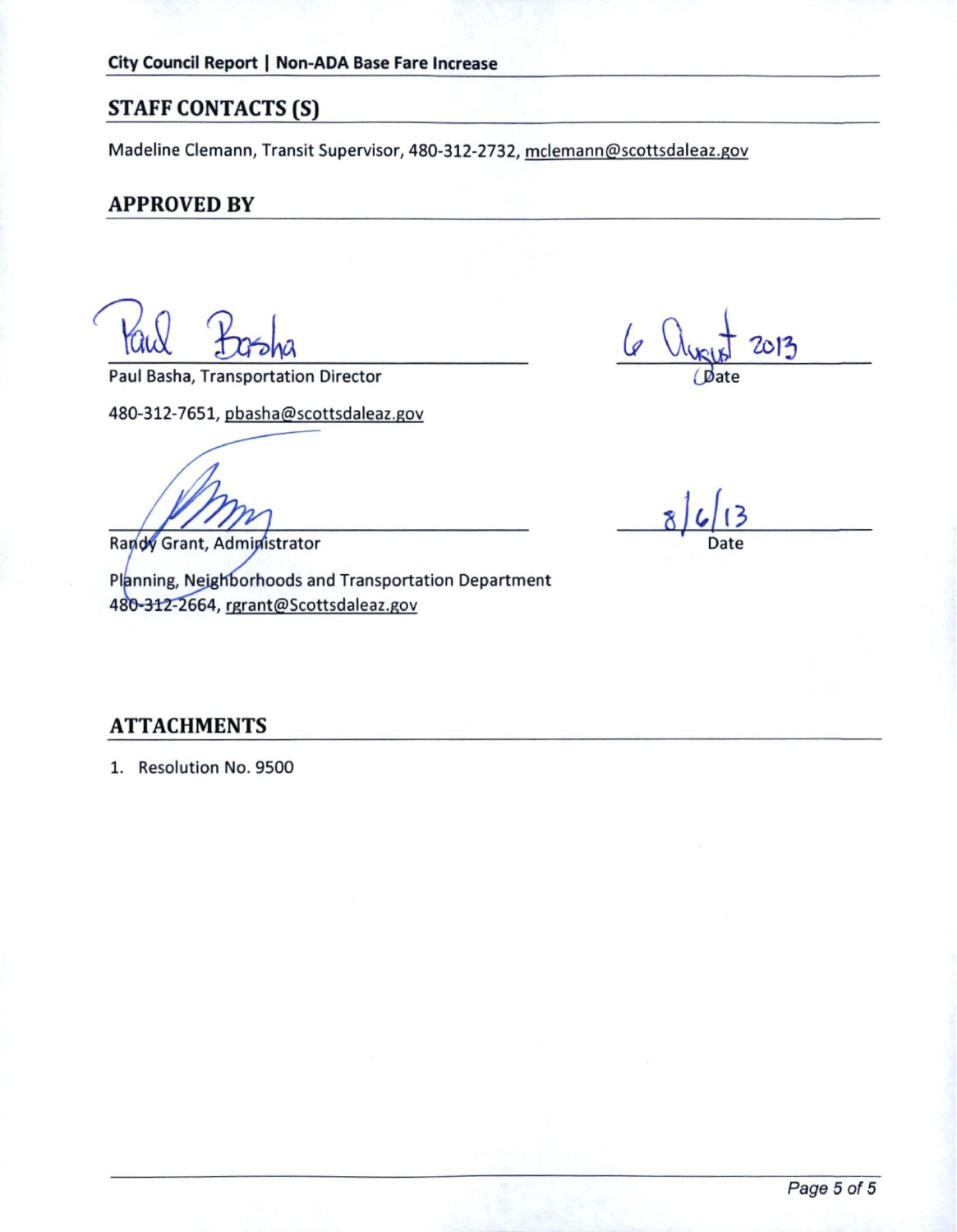#### RESOLUTION NO. 9500

#### A RESOLUTION OF THE CITY OF SCOTTSDALE, MARICOPA COUNTY, ARIZONA, AUTHORIZING THE CITY TO INCREMENTALLY INCREASE THE EAST VALLEY DIAL A RIDE NON-ADA FARE TO BE EQUAL TO THE ADA FARE.

Whereas, the City of Scottsdale, as a recipient of federal funds related to certain transportation services, is required to provide Dial a Ride services for disabled individuals (ADA trips), which is accomplished through the East Valley Dial a Ride Program (EVDAR); and

Whereas, although it is not a federally mandated service, the City also allows individuals who are age 66 or older or temporarily disabled to use EVDAR services (non-ADA trips); and

Whereas, the current fare for ADA trips is higher than non-ADA trips; and

Whereas, the fare for non-ADA trips, in addition to the base fare, is based on a fare per zone; and

Whereas, the fare per zone cannot be calculated by the meters of the taxis that are currently used for non-ADA trips and must be done manually;

THEREFORE, let it be resolved by the Scottsdale City Council that:

Section 1. The non-ADA fare will be incrementally increased to be equal to the ADA fare as follows:

a. The non-ADA base fare will be increased from \$1.00 to \$2.50 on October 1, 2013;

b. The non-ADA base fare will be increased from \$2.50 to \$4.00 on July 1, 2014;

c. Thereafter, when the ADA fare is increased, the non-ADA Tare will be increased to maintain uniformity with the ADA fare;

Section 2. The non-ADA fare will be changed from a charge per zone to a charge per mile on October 1,2013.

, PASSED AND ADOPTED by the Council of the City of Scottsdale, Maricopa County, Arizona<br>this  $\frac{f_1P}{1}$  day of August, 2013. Yaay of August, 2013.

> CITY OF SCOTTSDALE, an Arizona municipal corporation

ATTEST:

W.J. "Jim" Lane, Mayor

Carolyn Jagger, City Clerk

APPROVED AS TO FORM:

Bruce Washburn, City Attorney By: William K. Hylen, Assistant City Attorney

11309497v1 **ATTACHMENT**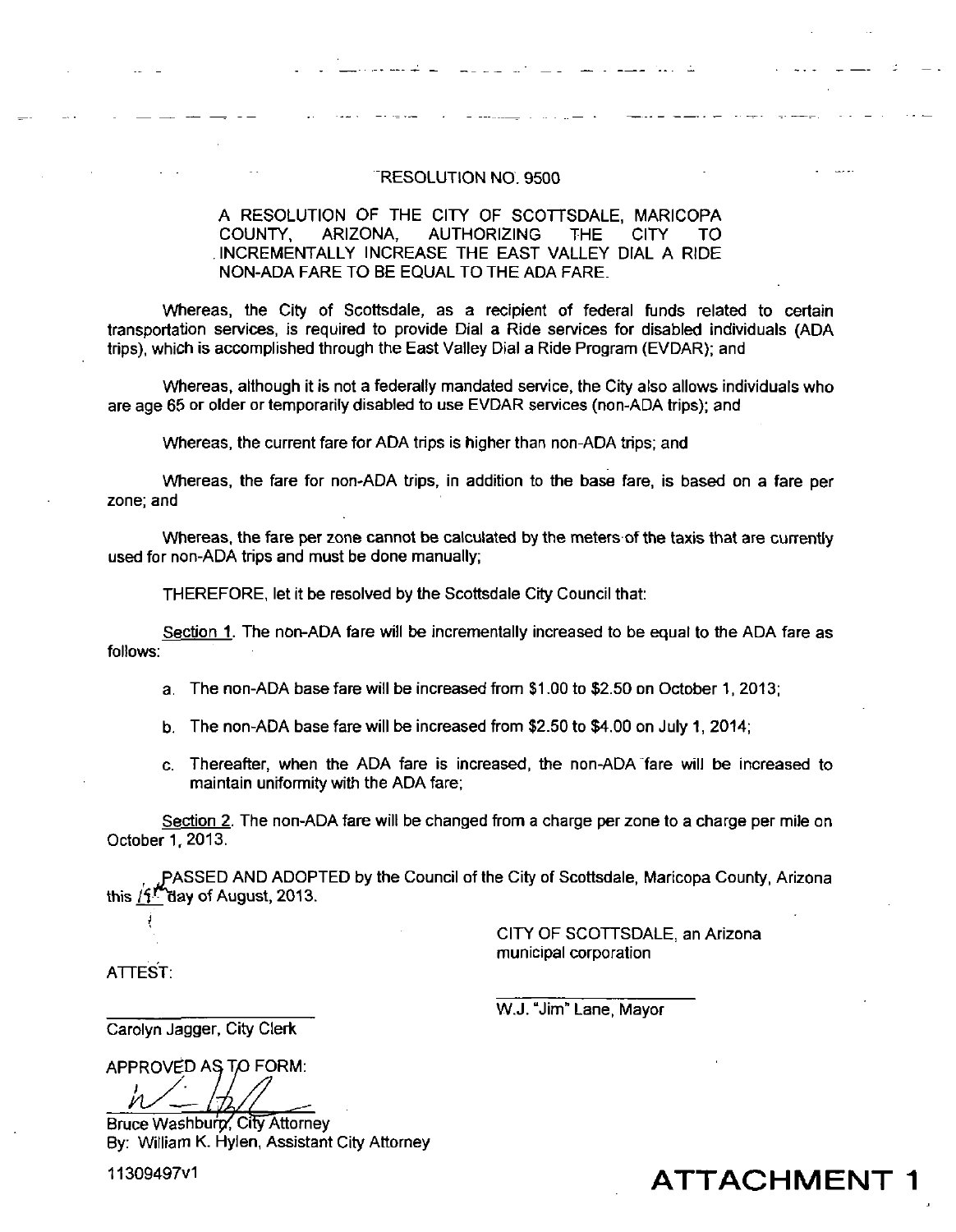# **NON-ADA Fare Increase**

## **Federal Transit Authority funding**

**Requires Dial-A-Ride Services for people with disabilities** 

## **Scottsdale allows**

**Use of Dial-A-Ride Services by:** 

**People with temporary disabilities and people over 65** 

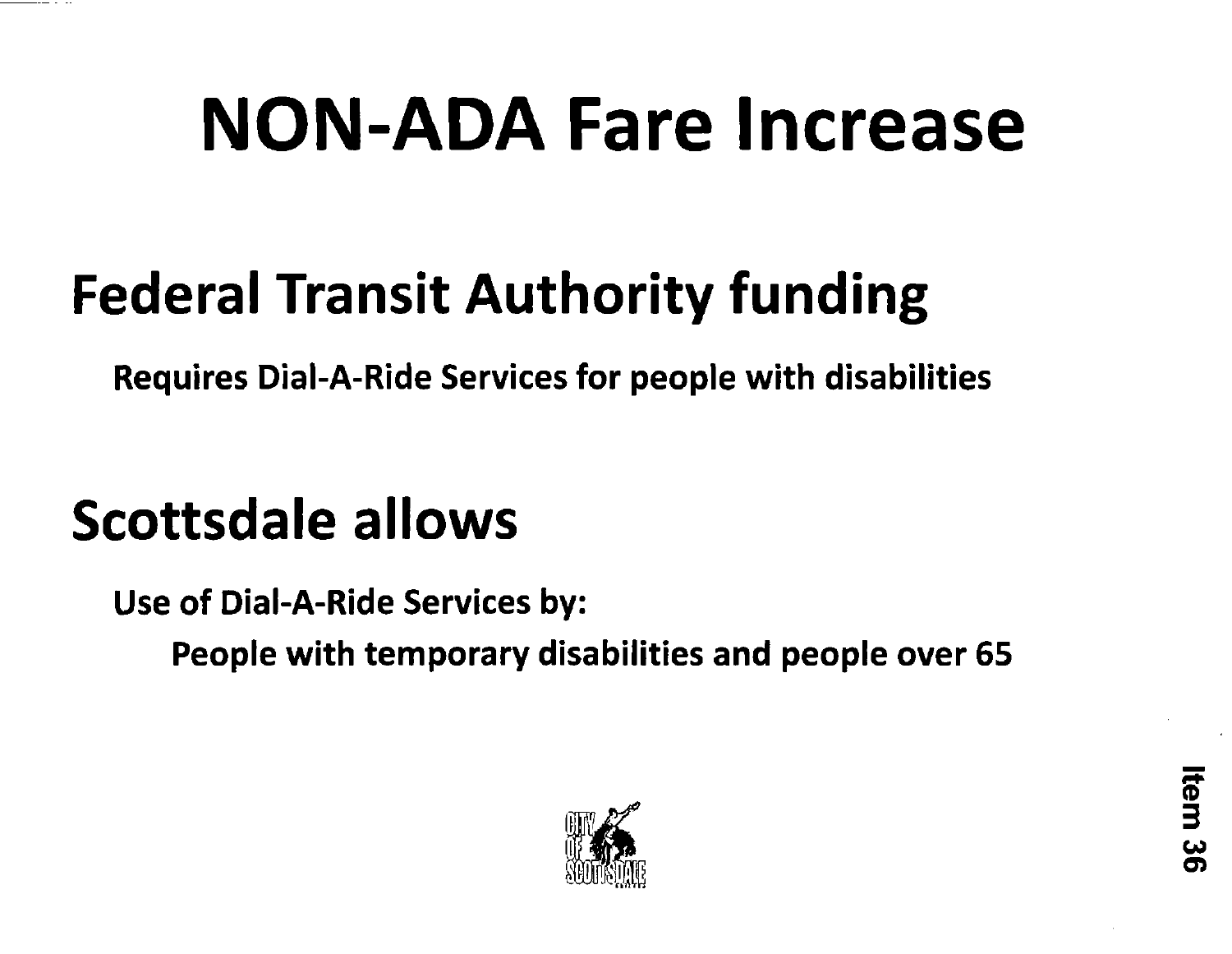## **NOW DIAL-A-RIDE USERS CHARGED**

## **BASE FARE:**

| People with temporary disabilities or over 65 years old  \$1.00 |  |
|-----------------------------------------------------------------|--|

## **PER ZONE FARE**

| People with temporary disabilities or over 65 years old  \$0.50 |  |
|-----------------------------------------------------------------|--|

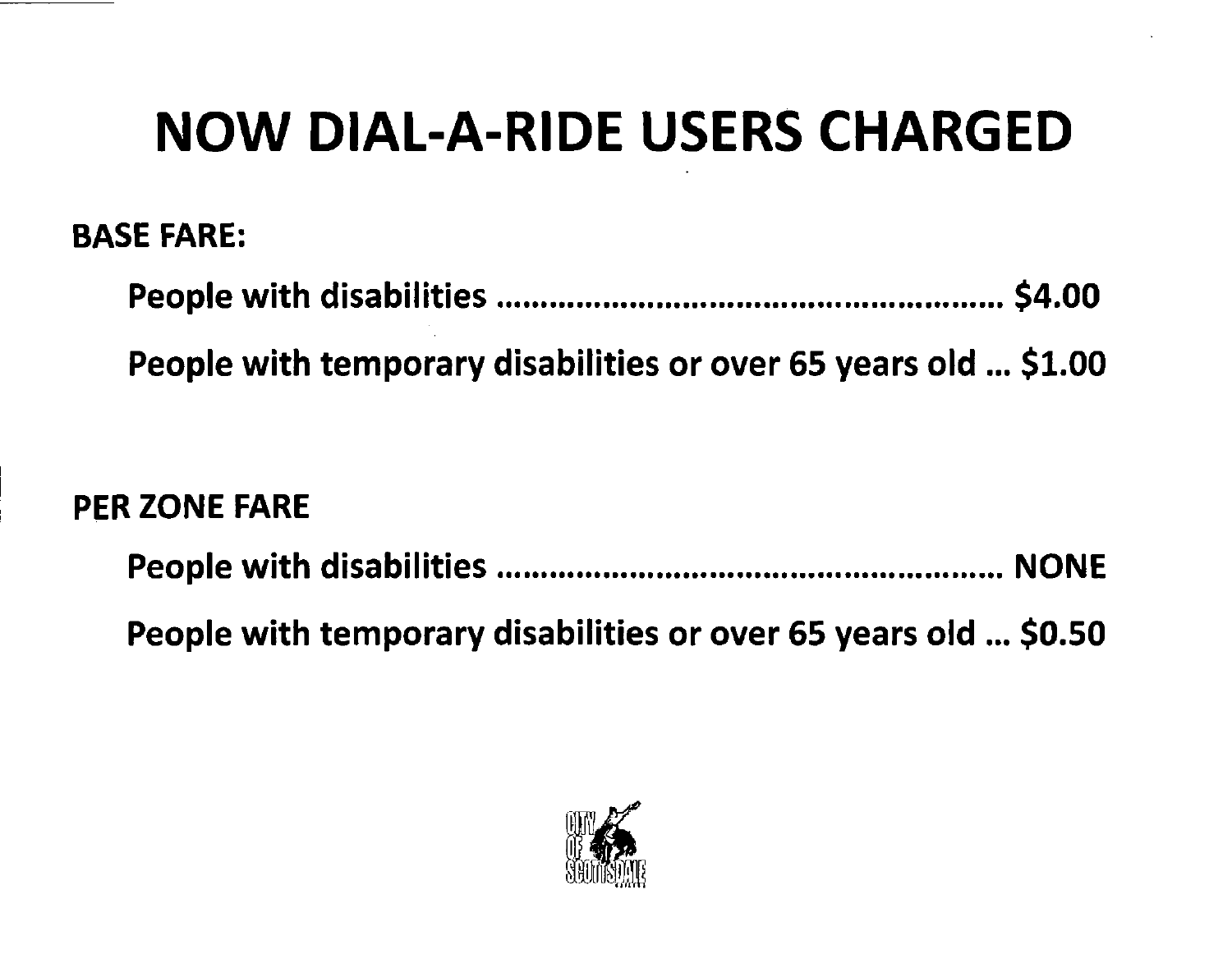## **WITH RESOLUTION October 1, 2013 to June 30, 2014**

## **BASE FARE:**

| People with temporary disabilities or over 65 years old  \$2.50 |  |
|-----------------------------------------------------------------|--|

## **ADDITIONAL FARE:**

| People with temporary disabilities or over 65 years old |  |
|---------------------------------------------------------|--|
|                                                         |  |
|                                                         |  |
|                                                         |  |

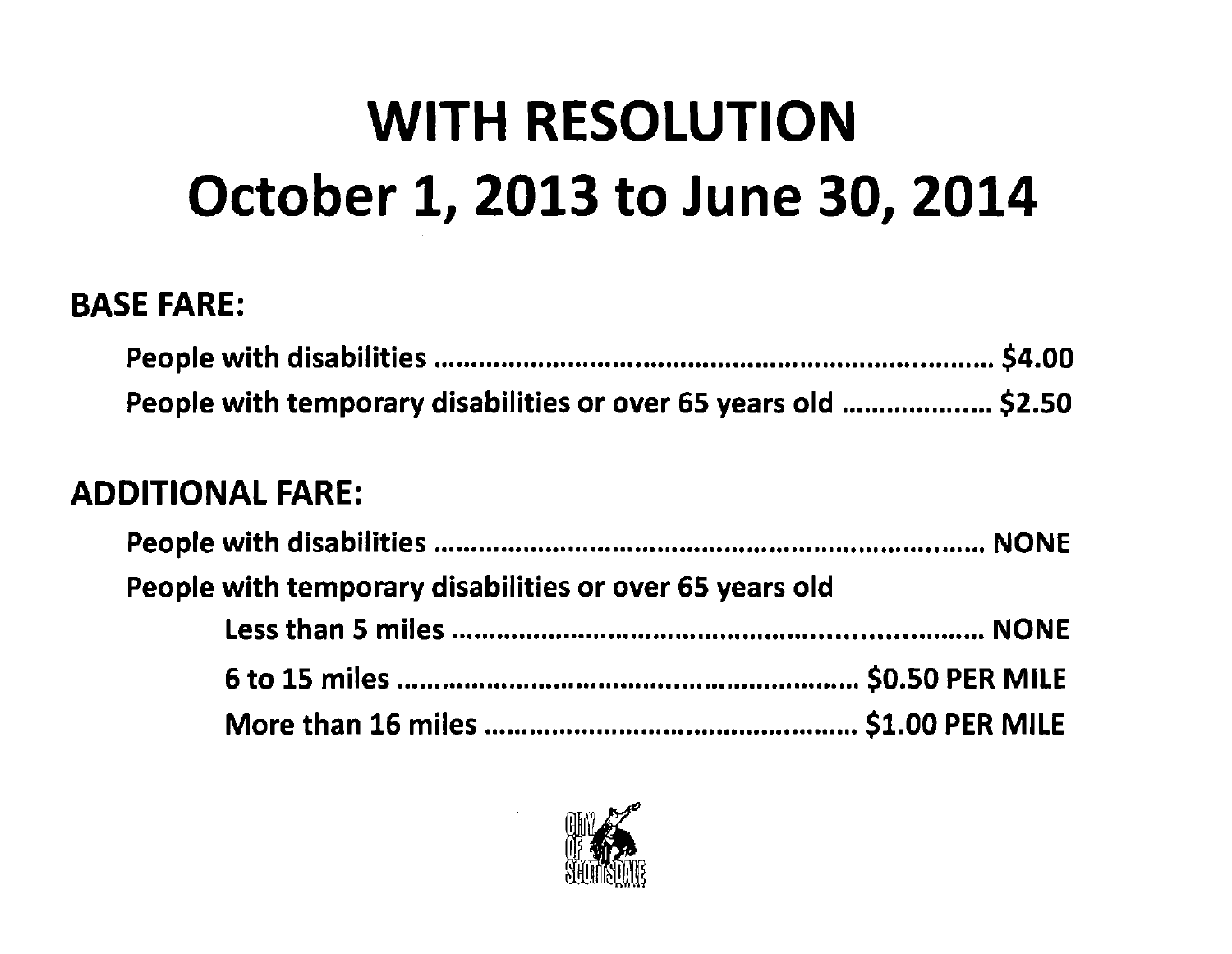## **WITH RESOLUTION On and After July 1, 2014**

## **BASE FARE:**

| People with temporary disabilities or over 65 years old  \$4.00 |  |
|-----------------------------------------------------------------|--|

## **ADDITIONAL FARE:**

| People with temporary disabilities or over 65 years old |  |
|---------------------------------------------------------|--|
|                                                         |  |
|                                                         |  |
|                                                         |  |

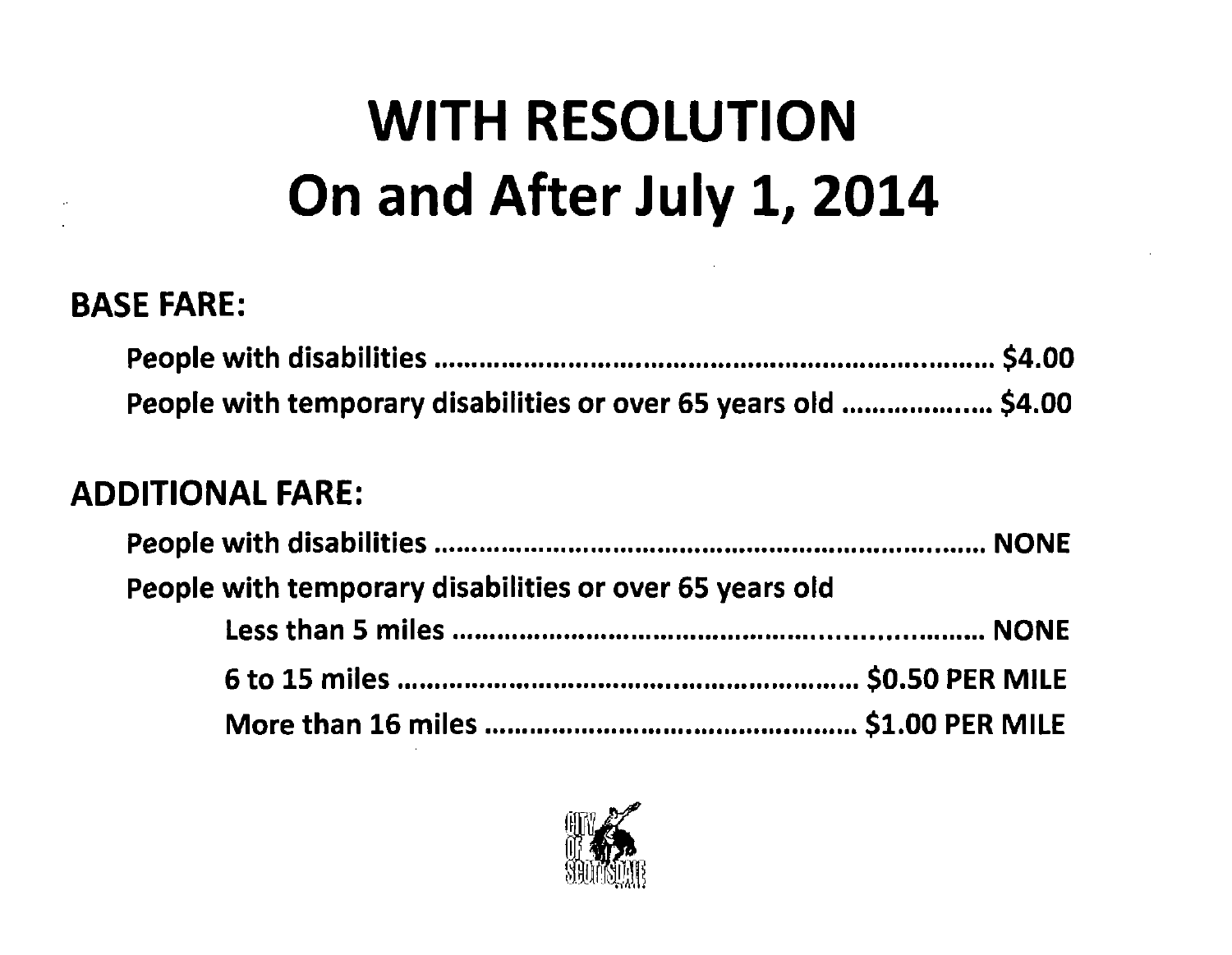## **NON-ADA Fare Increase**

### **Federal Transit Authority funding**

Requires Dial-A-Ride Services for people with disabilities

### **Scottsdale allows**

Use of Dial-A-Ride Services by:

People with temporary disabilities and people over 65



| <b>NOW DIAL-A-RIDE USERS CHARGED</b>                            |
|-----------------------------------------------------------------|
| <b>BASE FARE:</b>                                               |
|                                                                 |
| People with temporary disabilities or over 65 years old  \$1.00 |
|                                                                 |
| <b>PER ZONE FARE</b>                                            |
|                                                                 |
| People with temporary disabilities or over 65 years old  \$0.50 |
|                                                                 |
|                                                                 |
|                                                                 |